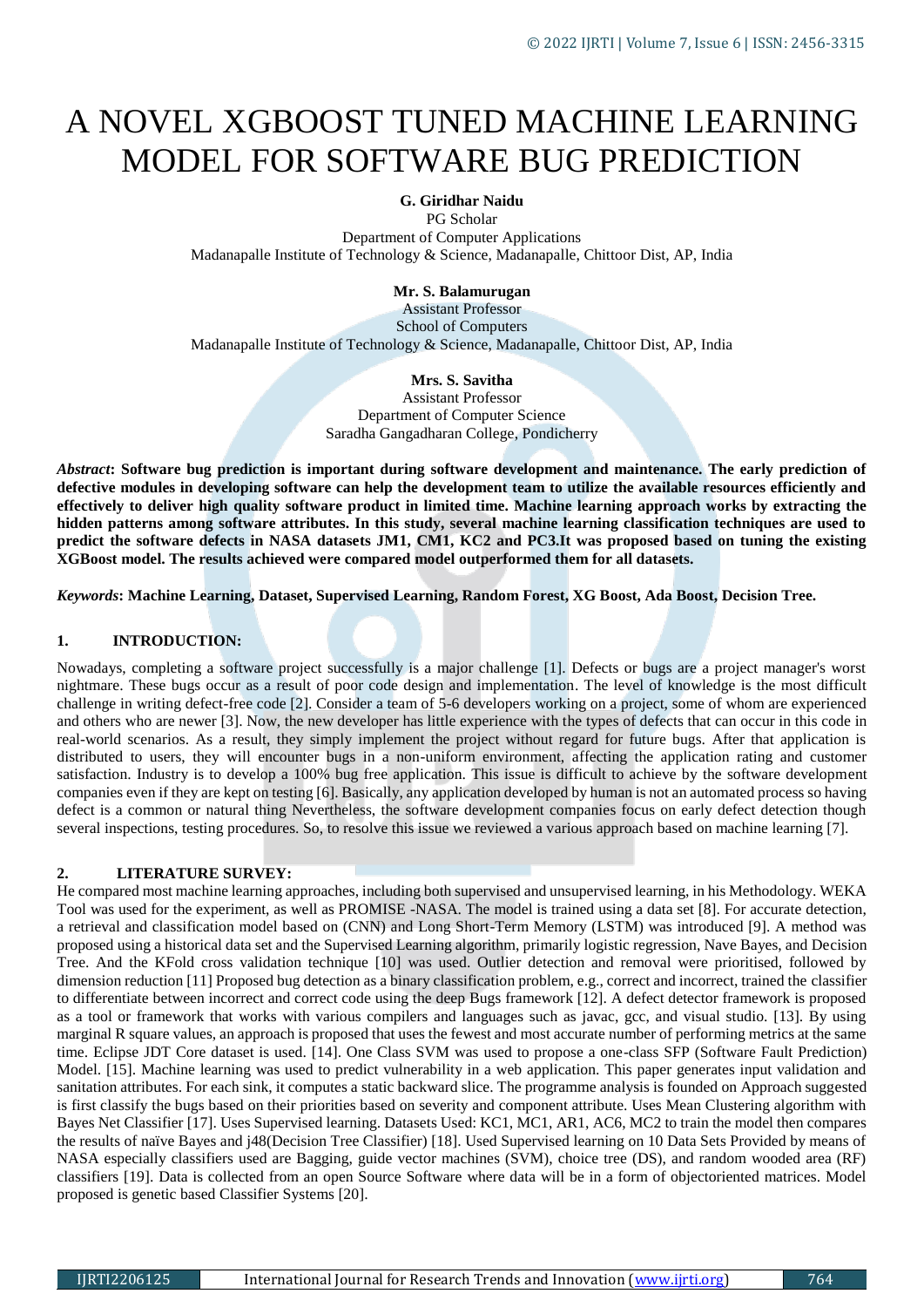# **3. PROPOSED SYSTEM:**

In our examination and broad writing review, we tracked down that Random Forest turns out great for Software Bug Prediction an extraordinary precision yet it tends to be additionally expanded by other recently show up calculation adaptable start to finish boosting framework called as XG Boost in this exploration we are proposing a strategy to assemble an arrangement model with more prominent exactness than Random Forest.

## **ADVANTAGES:**

- Higher Accuracy.
- Low fluctuation in characterization.
- Bias because of presumption about dataset are least or even nonexistent.
- High execution speed.

# **4. SYSTEM DESIGN**

**Methodology:** In our research and extensive literature review, we unearthed that Random Forest works well for Software Bug Prediction with a high accuracy, but it can be further improved by yet another newly introduced optimization method XGBoost. In this research project, we recommend an approach is to construct a predictive model with a maximum reliability than Random Forest.



## Fig(II) System Architecture

In our research and extensive literature review, we discovered that Random Forest works well for Software Bug Prediction with a high accuracy, but it can be further improved by another recently introduced algorithm called XGBoost. In this study, we propose a method for building a predictive model with a higher accuracy than Random Forest.

In the above Process diagram, it shows a detailed explanation how our Project takes the Input and processes that and gives the Results. Here we explain it in the stepwise format,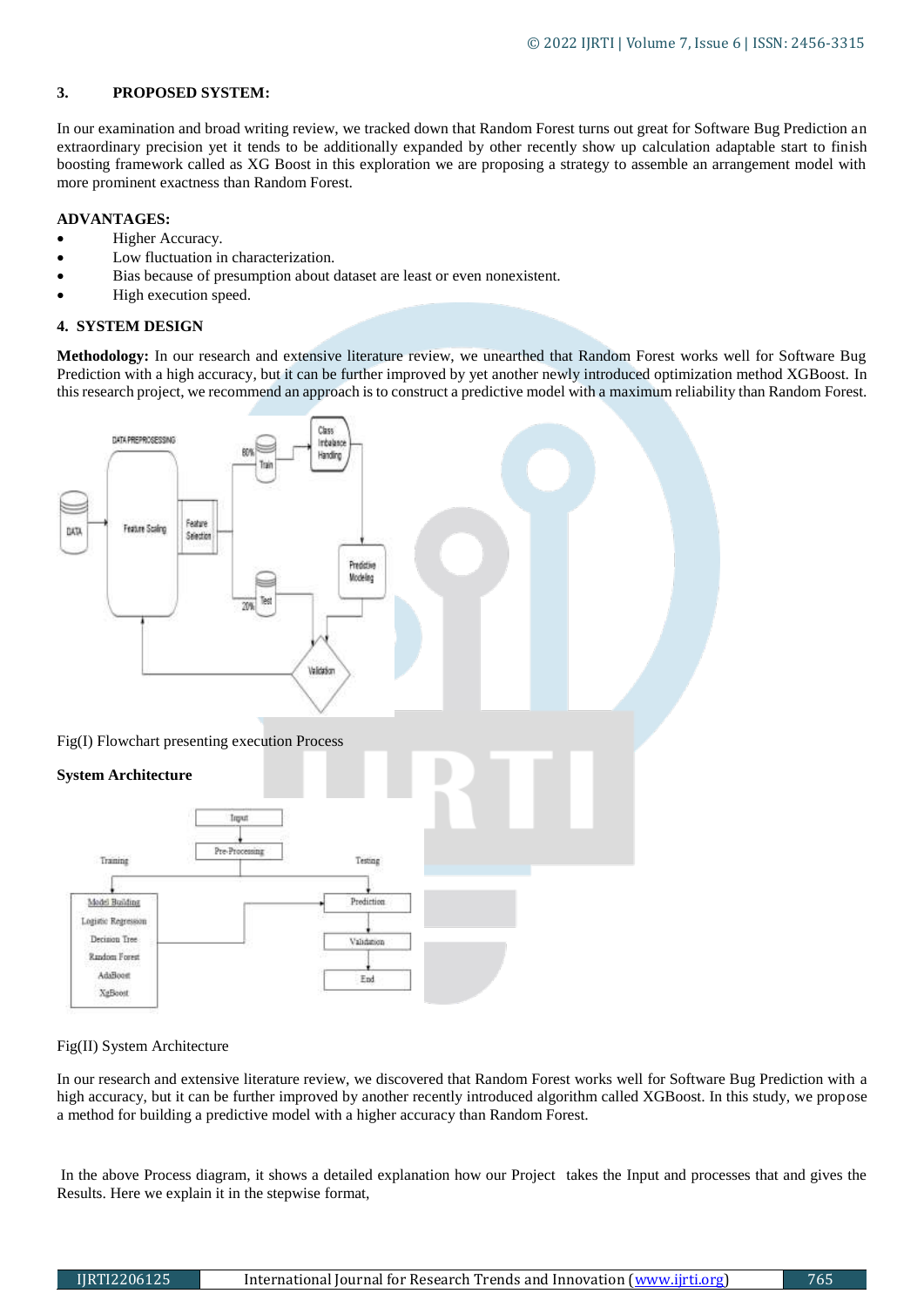In order to give Input to the System/Project we have to gather data fromdifferent repositories. One among the repositories that we used is "Pedestrian Detection", where it gives the human related Data like (human images in different locations). The Mobile Net model was proposed by Google and is a type of base architecture highly suitable for embedded-based vision applications with lesscomputing power. The Mobile Net architecture uses depth wise separable convolutions instead of standard convolution. This reduces the number of parameters significantlyas compared to the network with normal convolution with the same amount of depth inthe network, which results in lightweight deep neural networks. The activation function "Re LU '' is replaced by "ReLU6", and the "Batch Normalization" layer.

In the above Process diagram, it shows a detailed explanation how our Project takes the Input and processes that and gives the Results. Here we explain it in the stepwise format.

In order to give Input to the System/Project we have to gather data fromdifferent repositories. One among the repositories that we used is "Pedestrian Detection", where it gives the human related Data like (human images in different locations).

#### **ADVANTAGES:**

- Reduce ubnormal acitivities
- To reduce cases of various viruses.
- To maintain safety regulations.

#### **Data Prepossessing**

 Machine learning is the most fascinating thing going on right now. Everyone is beginning to use machine learning models in their businesses. Data is at the heart of the complex process. Our machine learning tools are effective in terms of data quality. As a result, data pre-processing is an important step in the development of an effective prediction model. It is a method for determining the range of independent variables or data characteristics. In our study, we used the normalisation technique to convert our data to the same scale.

## **Software Defect Dataset**

In order to find the effectiveness of our approach, we choose a standard software bug dataset of NASA Promise Repository. From which KC2, PC3, JM1, CM1 datasets are used. This repository is publicly available at http://promise.site.uottawa.ca. Each dataset contain data of 22 excluding PC3 which contains 38 attributes respectively. The concise description of these dataset is as follows-The NASA dataset was developed under its Metrices Data Program. In 2013, Shepperd et al. have cleaned up duplicate and incompatible data from the dataset. This enhanced information can be found in the PROMISE database. So, in our study, we used NASA Dataset for the purified data. For NASA data, they use Halstead and McCabe metrics for each occurrence. There are approximately 40 features, including unique operator value (MU1), unique operator value (MU2), the total number of operators (N1), the total number of operands (N2), rows Code (LOC), etc. NASA project, each project uses different features.

| Dataset     | Project $#$     |           | #       | $\frac{0}{0}$ | features |
|-------------|-----------------|-----------|---------|---------------|----------|
|             | name            | Instances | Defects | defects       |          |
| <b>NASA</b> | JM1             | 7782      | 1672    | 21.50%        | 22       |
|             | CM1             | 498       | 49      | 9.83%         | 22       |
|             | KC <sub>2</sub> | 522       | 105     | 20.50%        | 22       |
|             | PC3             | 1077      | 134     | 12.40%        | 38       |

#### **Logistic Regression:**

Logistic Regression is a machine learning classifier that is supervised. It predicts the outcome in the form of a class, such as (0 or 1) or True or False. It is a subset of linear regression, but linear regression predicts in a continuous fashion, whereas logistic regression predicts in a binary fashion. Logistic Regression is used in our scenario to predict whether or not the code is defective. It allows us to determine how the specific effect of a variable on a prediction differs from 0 if not, indicating that the variable is not useful for prediction and we can remove it from the model.

#### **Decision Tree**

 Decision Tree is a Supervised learning technique that can be used for both classification and regression problems, but it is most commonly used for classification. It is a tree-structured classifier, with internal nodes representing dataset features, branches representing decision rules, and each leaf node representing the result. In a Decision tree, there are two nodes, which are the Decision Node and Leaf Node. Decision nodes are used to make any decision and have multiple branches, whereas Leaf nodes are the output of those decisions and do not contain any further branches.

- The decisions or the test are performed on the basis of features of the given dataset.
- It is a graphical representation for getting all the possible solutions to a problem/decision based on given conditions.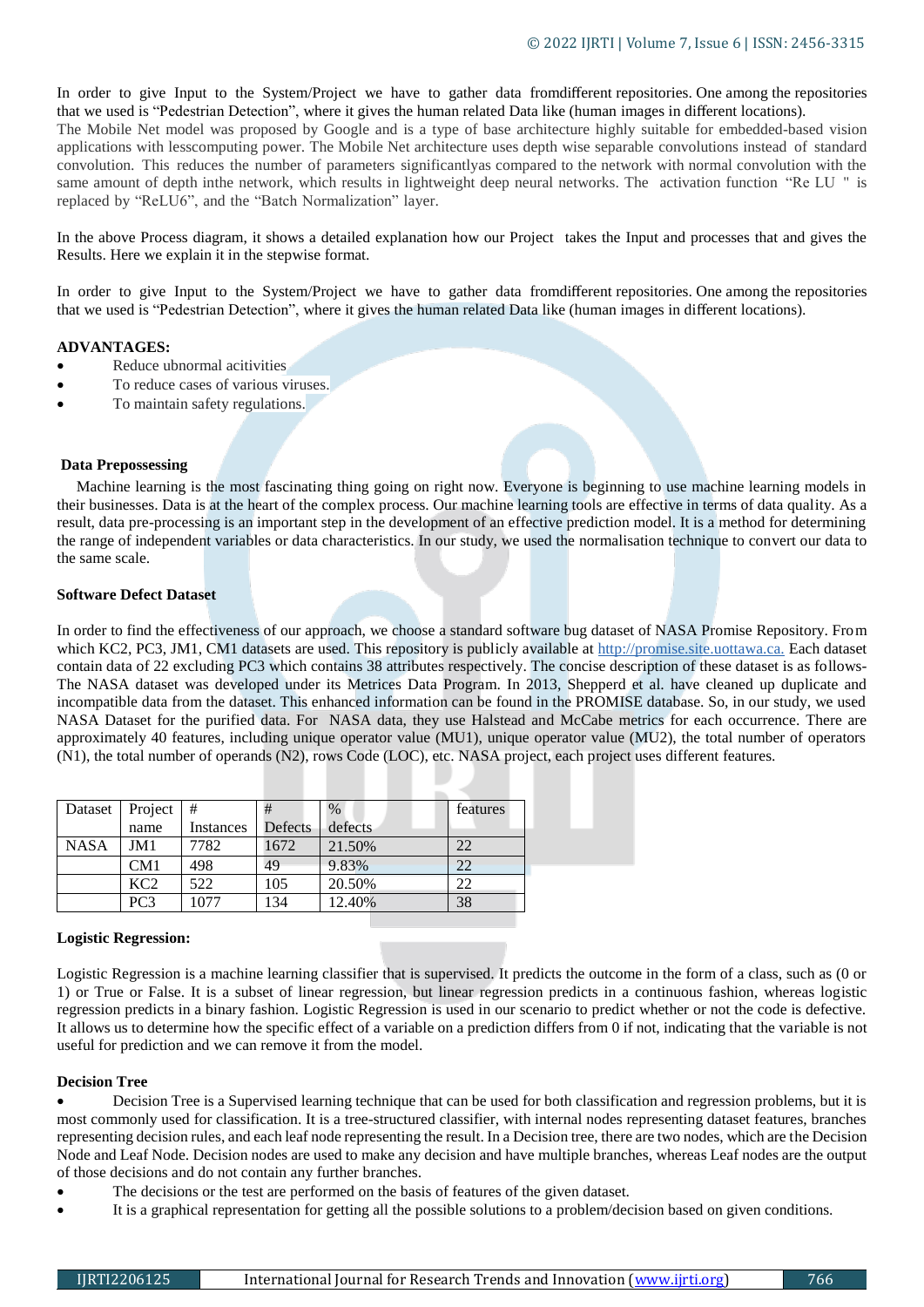# **XGBoost:**

Extreme Gradient Boosting (XG Boost) is an open-source library that implements the gradient boosting algorithm in an efficient and effective manner. This tutorial will teach you how to create and test XG Boost regression models in Python. XG Boost is a fast gradient boosting implementation that can be used for regression predictive modelling.XGBoost Performed very well on our model we got Accuracy of 93% without tuning and after we performed tuning of Estimator, learning rate, max depth, subsample parameters from where we got a great accuracy enhancement and got a increment of 4% in accuracy with

97% of Accuracy, 3% increase in Precision with 95% precision, 4% increase in Recall with 98% of Recall and 3% increase in AUC with 96%. The results achieved using XG

Boost are shown in Table

| Performance | Without | <b>After Tuning</b> |
|-------------|---------|---------------------|
| Parameter   | Tuning  |                     |
| Accuracy    | 93.25%  | 97%                 |
| Precision   | 92.25%  | 95%                 |
| Recall      | 94.0%   | 98%                 |
| AUC         | 93.25%  | 96.75%              |

## **5. RESULTS:**

We compared all of the models in order to validate and compare the results of other approaches to the one we presented. We tested five algorithms in this experiment: logistic regression, Decision Tree, Random Forest, ADA Boost, and Tuned XGBoost. Tuned XGBoost is the proposed model, in which we tweaked the N estimator, learning rate, max depth, and subsample parameters against four datasets: KC2, CM1, PC3, and JM1. The outcomes for cutting-edge models.The results achieved for state-of-art models is compared with our model



For PC3 dataset, our proposed model with Tuned XG Boost resulted into better classification accuracy of accuracy, precision, recall and AUC of 0.97, 0.95, 0.96, and 0.98 in comparison to other classifiers in state-of-art.



The classification report for the CM1 dataset indicates that our proposed model of Tuned XG Boost resulted in better classification accuracy of 0.95, 0.97, 0.95, and 0.96 in comparison to other state-of-the-art classifiers. In our model, we tuned an existing XGBoost model by changing one of its parameters, namely (Estimator, learning rate, max depth, and subsample).

## **6. CONCLUSION:**

We tend to pre-prepare the information for this investigation by including scaling for higher extraction and decision. Using the SMOTE procedure, we addressed the issue of refinement unevenness in datasets. Then, for four datasets from NASA-KC2, PC3,